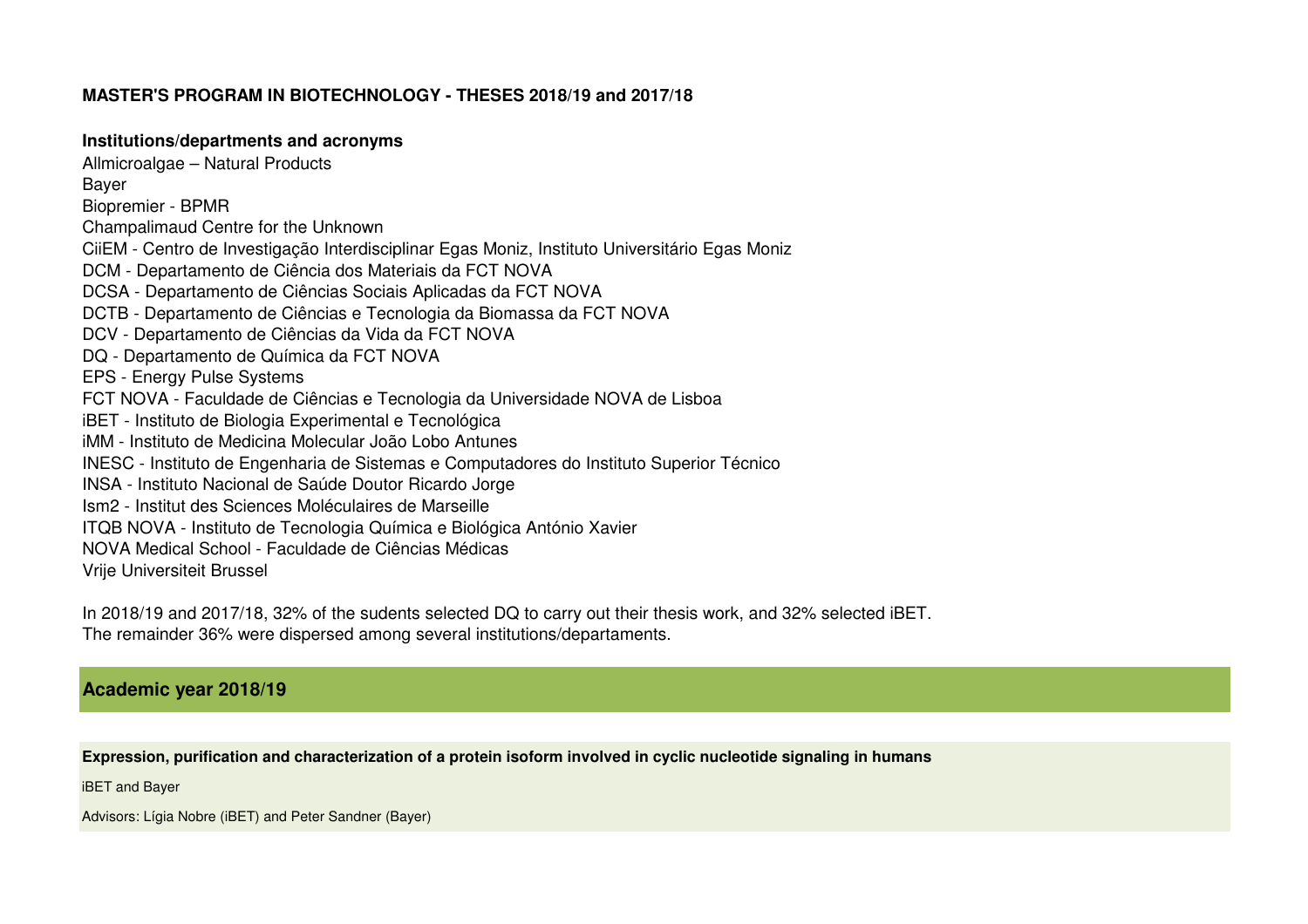### **Optimization of PCR microfluidic conditions for DNA amplification of gene associated with prostate cancer**

**DCV** 

Advisor: Pedro Viana Baptista

**Advanced cell-based biosensors for detection of label-free viral pathogens**

#### iBET

Advisor: Ana Sofia Coroadinha

**Assessment of the cellular effects of ingested titanium dioxide nanomaterials in intestinal cells**

**INSA** 

Advisor: Henriqueta Louro

**Design of a novel phage display vector to improve enrichment of phages with antigen-specific Nanobodies and to identify the** 

### **Nanobody clones of highest affinity**

Cellular and Molecular Immunology, Vrije Universiteit Brussel

Advisor: Serge Muyldermans

**Desenvolvimento de substratos biopoliméricos para crescimento de derme reconstruída**

DQ and ITQB NOVA

Advisors: Filomena Freitas (DQ) and Abel Oliva (ITQB NOVA)

**Fitodepuração de efluentes contaminados obtidos em processos de carbonização hidrotermal**

DCTB

Advisors: Ana Luísa Fernando and Margarida Gonçalves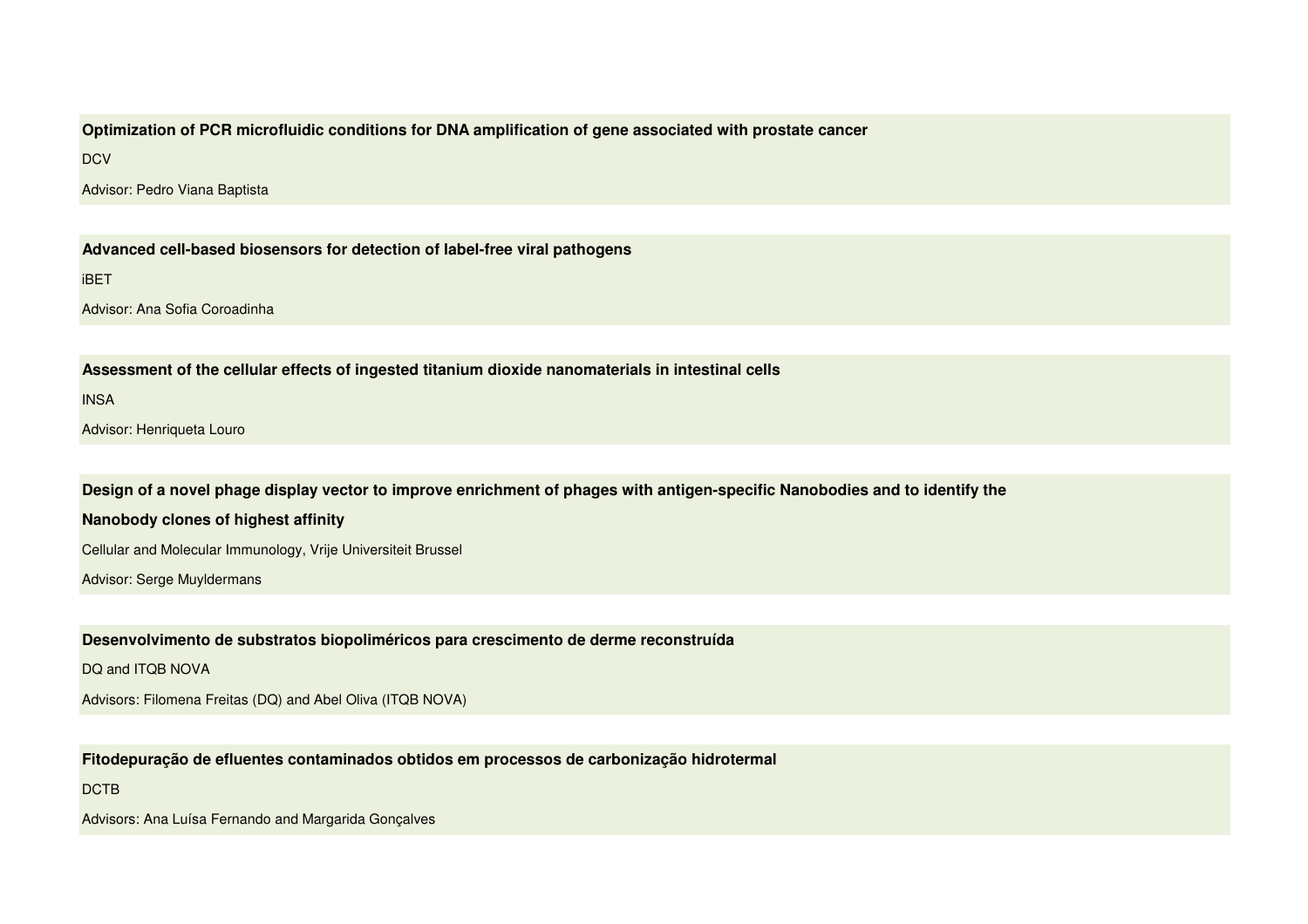# **Production of antibiotics and biopolymer by the bacterium Pseudomonas chlororaphis using glycerol**

DQ

Advisors: Cristiana Torres and Bárbara Almeida

**Evolução dirigida com vista à optimização de fermentações de sumos de fruta**

DCV and CiiFM

Advisors: Paula Gonçalves (DCV) and Madalena Salema-Oom (CiiEM)

### **Green synthesis route to Copper and Iron nanoparticles**

DQ

Advisors: Pedro Tavares and Alice Pereira

**Development of antibodies against the Notch pathway ligand JAG1 using phage display technology**

iBET

Advisors: Ana Barbas and Gabriela Silva

**Protein based gas-sensing materials for detection of fish deterioration**

DQ

Advisor: Cecília Roque

**Production of natural elastomers (mcl-PHA) from sugar-rich substrates obtained through hot compressed water hydrolysis of** 

**grape pomace**

DQ

Advisors: Filomena Freitas and Alexandre Paiva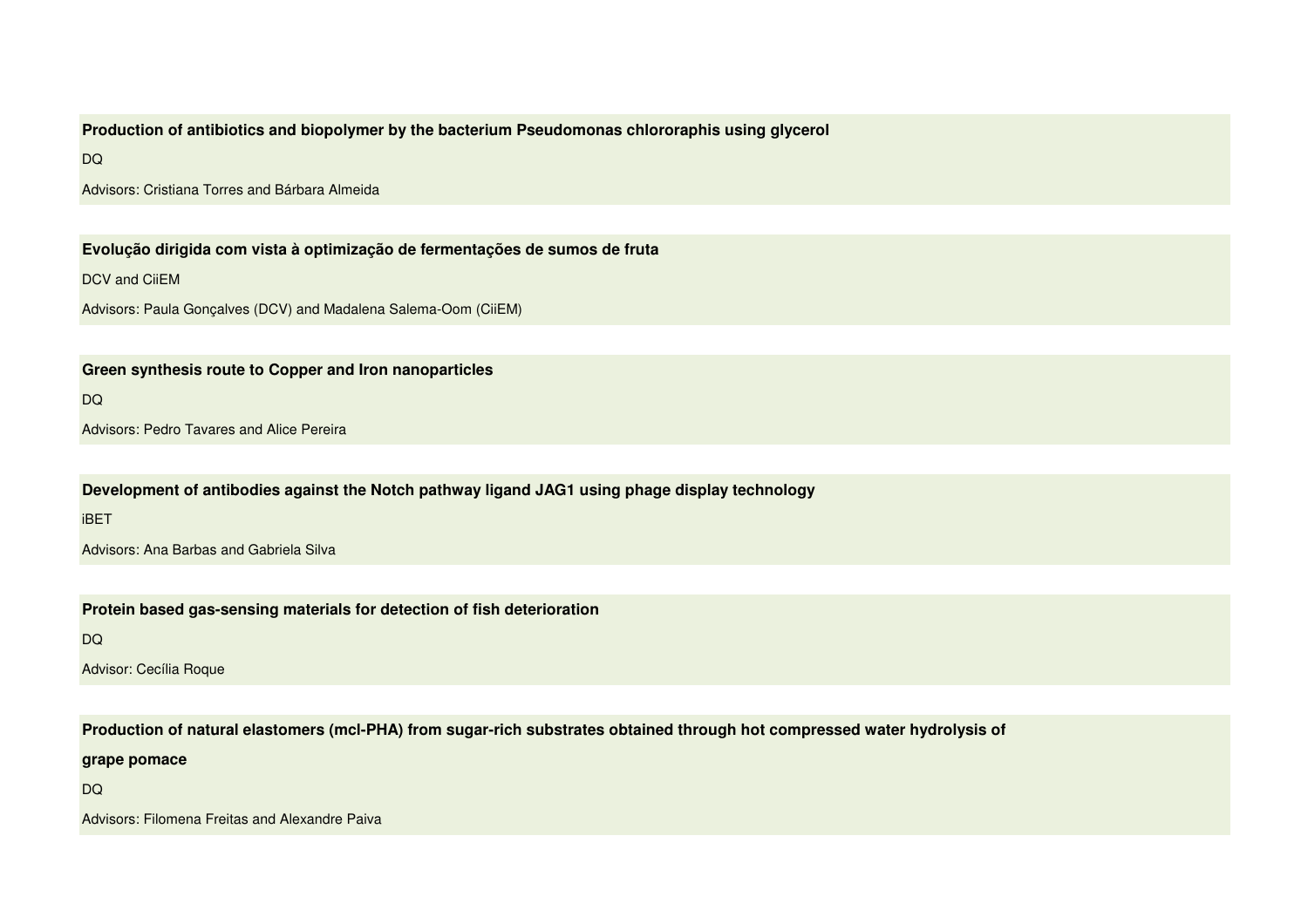# **Heterotrophic growth of microalgae strains – screening, optimization and scale-up**

Allmicroalgae - Natural Products

Advisors: Joana Gabriela Laranjeira da Silva and Hugo Pereira Galvão

### **Chimeric lentiviral vectors for gene therapy**

iBET

Advisor: Ana Sofia Coroadinha

**PHAs from mixed cultures as biopolymers for biodegradable films and flowerpots for plant transport**

DQ

Advisors: Maria Ascensão Reis and Anouk Duque

**Bioethanol production by Enterobacter A47: proof-of-concept**

DQ

Advisor: Cristiana Torres

**Monitoring cell cultures in real time in a biochip**

**INESC** 

Advisor: João Pedro Conde

**Developing and improving purification strategies for biopharmaceuticals** 

iBET

Advisors: Cristina Peixoto and Ricardo Silva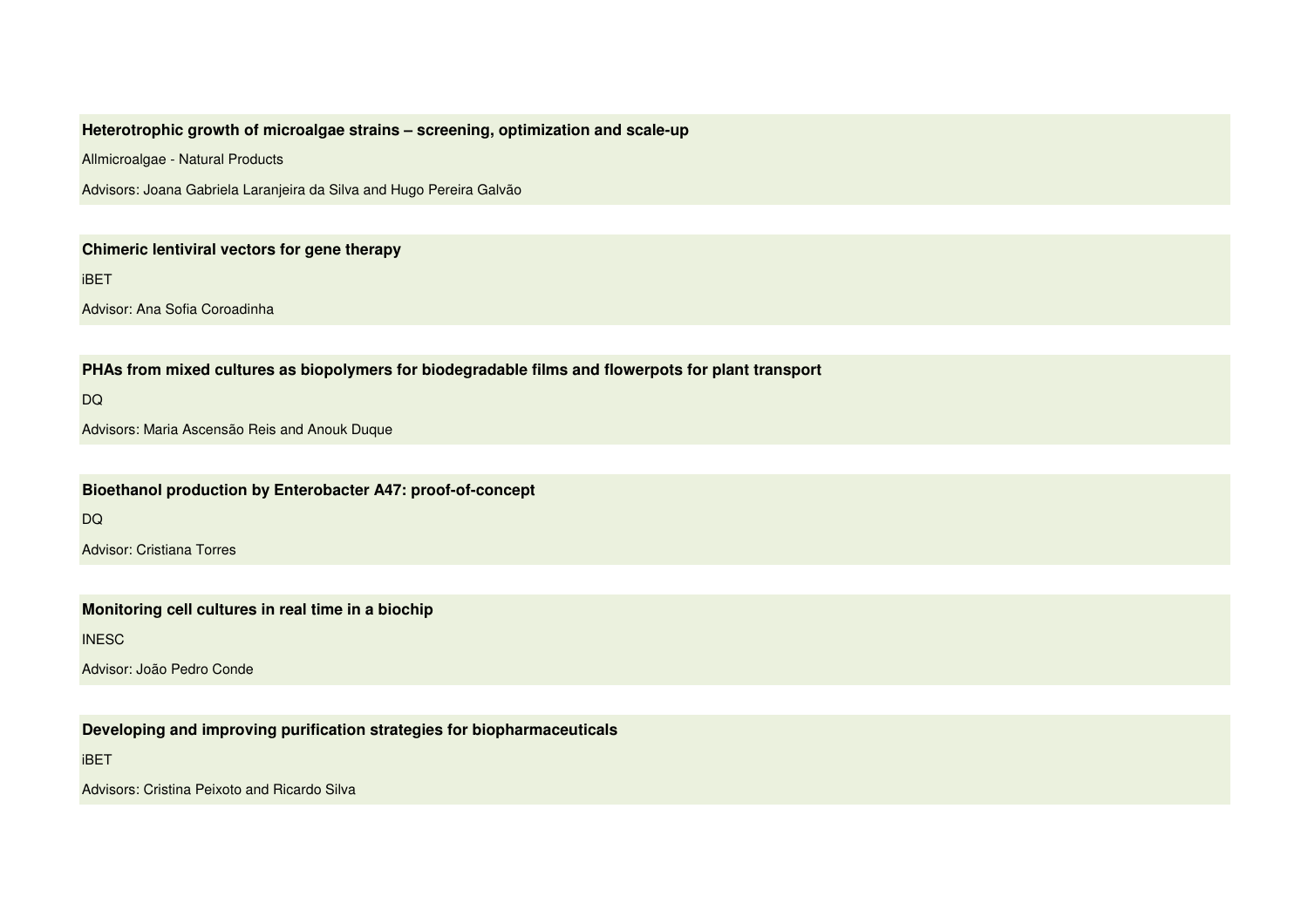# **Fermentação do bagaço de uva branca por S. bombicola para produção de soforolípidos**

CiiEM and DQ

Advisors: Madalena Salema-Oom (CiiEM) and Susana Barreiros (DQ)

# **Production of xylitol by the yeast Komagataella pastoris**

DQ

Advisor: Maria Ascensão Reis

**Extraction of cannabis seed oil using supercritical CO2 and evaluation of its bioactivity**

DQ

Advisor: Alexandre Paiva

# **Academic year 2017/18**

**Valorization of brewery waste through polyhydroxyalkanoates production**

DQ

Advisors: Anouk Duque and Mónica Carvalheira

**Development of biopolymer-based anti-microbial membranes** 

DQ

Advisors: Filomena Freitas and Luísa Neves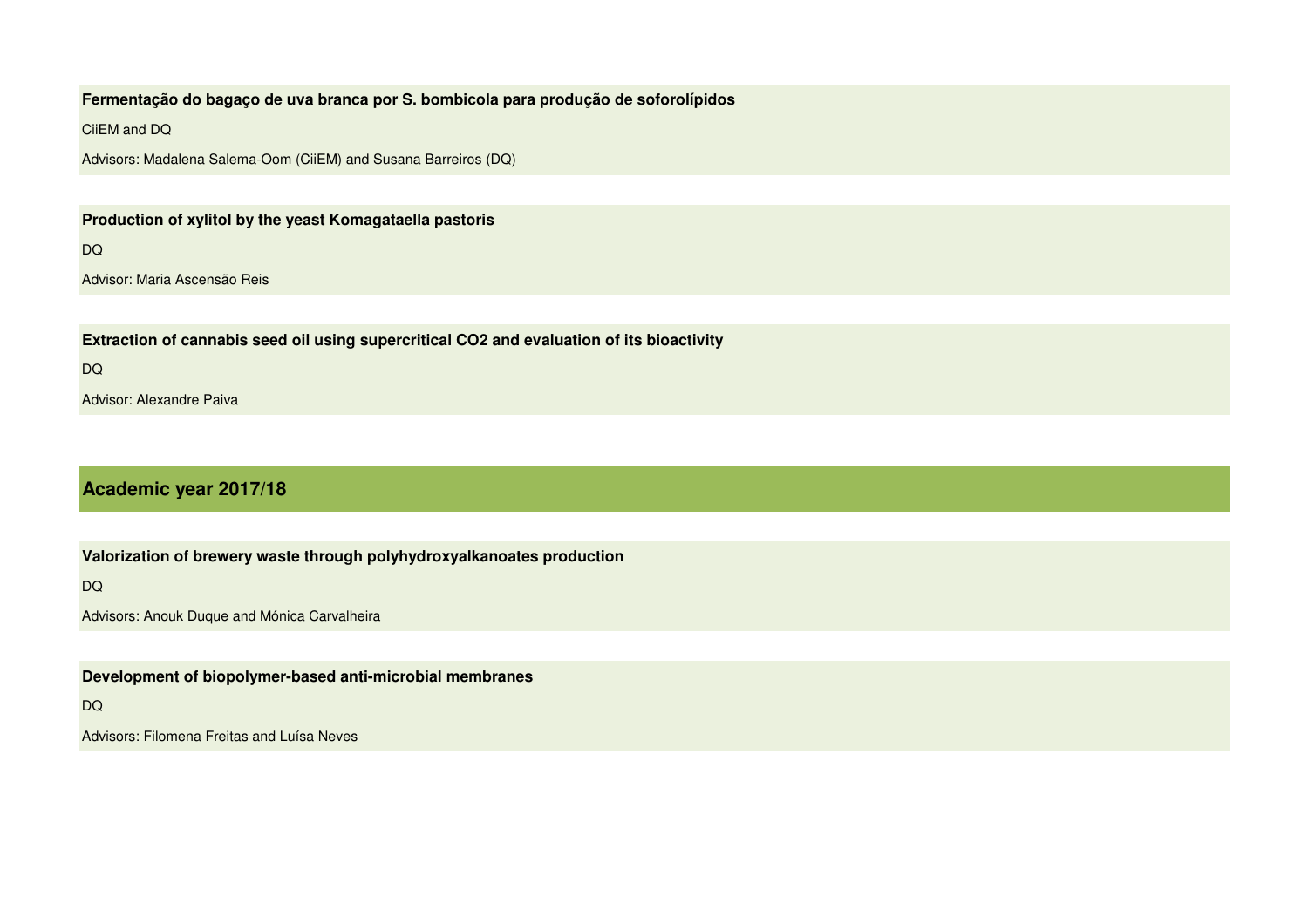#### **Fermented agricultural wastes as feedstock for PHA production with photosynthetic mixed cultures operated under a**

#### **permanent feast regime**

DQ

Advisors: Joana Fradinho and Maria Ascensão Reis

**Cloning of FUT8 gene and characterization of its expression in human cell lines**

**DCV** 

Advisors: Paula Videira and Margarida Castro Caldas

# **Design and synthesis of small protein-based scaffolds for bioengineering applications**

DQ and Ism2

Advisors: Cecília Roque (DQ) and Olga Iranzo (Ism2)

### **Genotyping circulating tumor DNA for Precision Oncology**

iMM and DCSA

Advisors: Maria Carmo-Fonseca (iMM) and Fernanda Llussá (DCSA)

# **Unveiling human Cardiac Stem Cells role in myocardial ischemia-reperfusion injury**

iBET

Advisors: Margarida Serra and Patrícia Gomes-Alves

**Bioprocess engineering of insect cells for next generation of Influenza vaccines**

iBET

Advisors: Antonio Roldão and Inês Isidro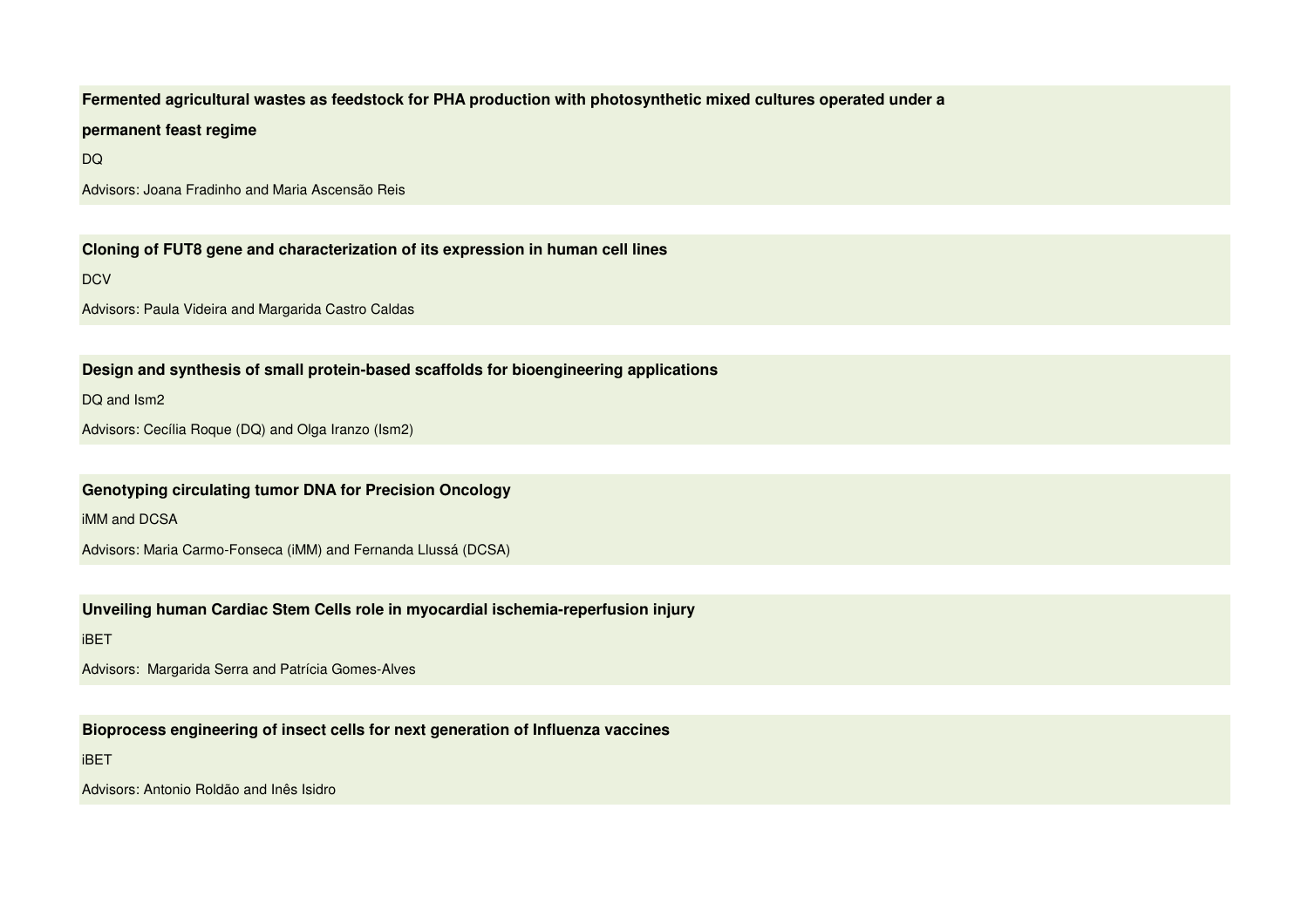**Development of curcumin lipid formulations for food applications: transport, permeability and safety evaluation on a mucus-secreting intestinal epithelial cell model**

iBET

Advisors: Ana Matias and Vanessa Gonçalves

**Functionalization of recombinant proteins for matrix conjugation in a bifunctional bacterial infection biosensor**

**DCV** 

Advisors: Rita Sobral and Inês Grilo

**pH and Photoresponsive Soft Materials for Biological applications**

iBET

Advisor: Margarida Serra

**Can polyphenols metabolites ameliorate the outcome of DR?**

NOVA Medical School

Advisor: Gabriela Silva and Daniela Santos

**Novel Alginate-Chitosan aerogel fibres for potential wound healing applications**

iBET

Advisors: Vanessa Gonçalves and Frédéric Gaspar

**Depicting the Tumor-Associated Macrophage phenotype employing 3D breast cancer cell models**

iBET

Advisors: Catarina Brito and Sofia Rebelo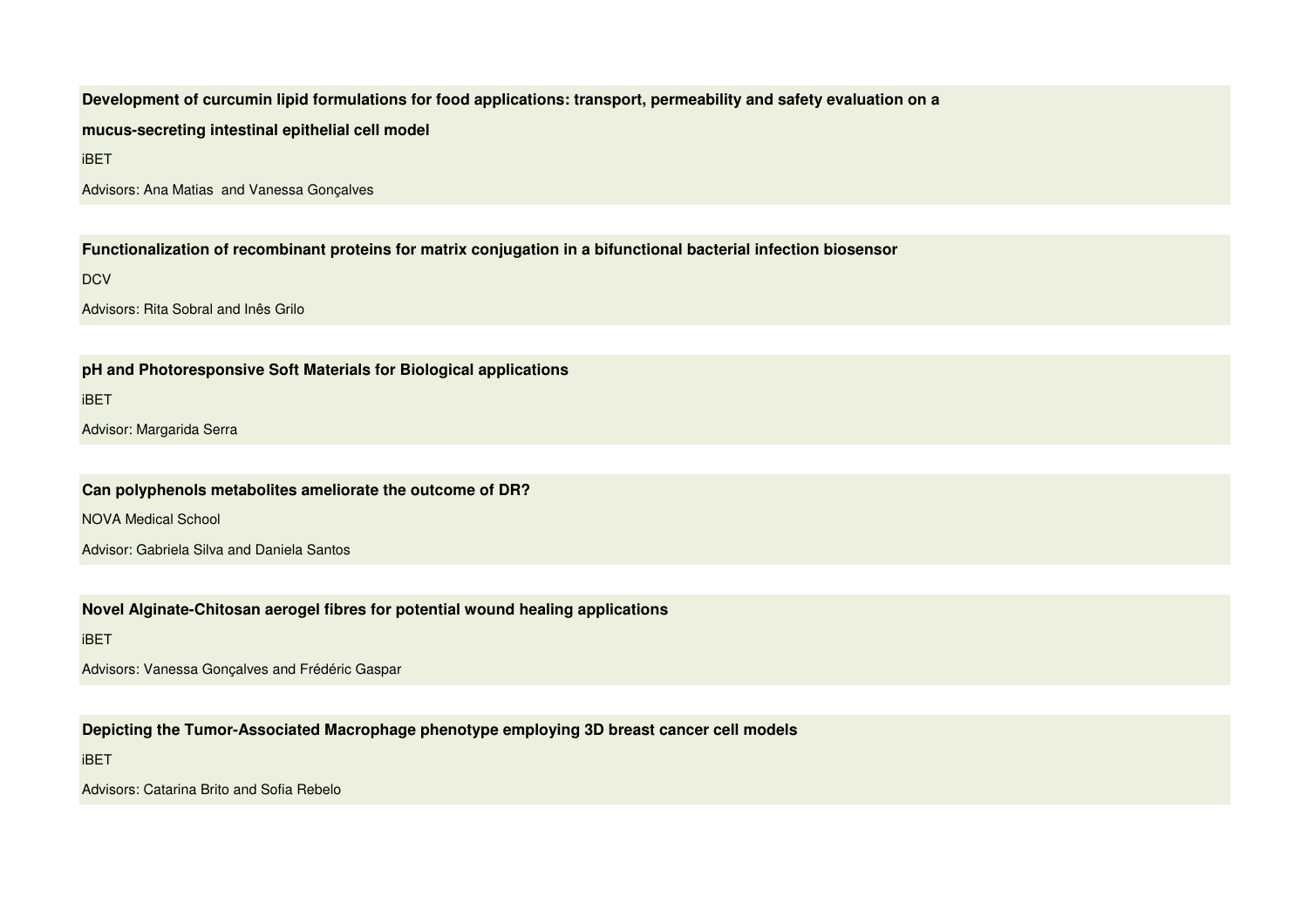### **Production of xylitol by the yeast Komagataella pastoris**

DQ

Advisor: Filomena Freitas

# **Engineering Cardiac Tissue Using Human Induced Pluripotent Stem Cell Derivatives**

iBET

Advisor: Margarida Serra

**The effect of CCBE1 in hPSC differentiation towards cardiac lineage**

iBET

Advisors: Margarida Serra and Patrícia Gomes-Alves

**EGFR glycosylation in cancer**

iBET

Advisors: Patrícia Gomes-Alves and Lara Marcos da Silva

# **Impact of the metabolic program of germline cells in feeding behavior**

Champalimaud Centre for the Unknown, Neuroscience Programme

Advisors: Carlos Ribeiro and Zita Santos

### **Selective platelet activation by pulsed electric fields for stem cell culture**

iBET and EPS

Advisors: Vítor Espírito Santo (iBET) and Luis Redondo (EPS)